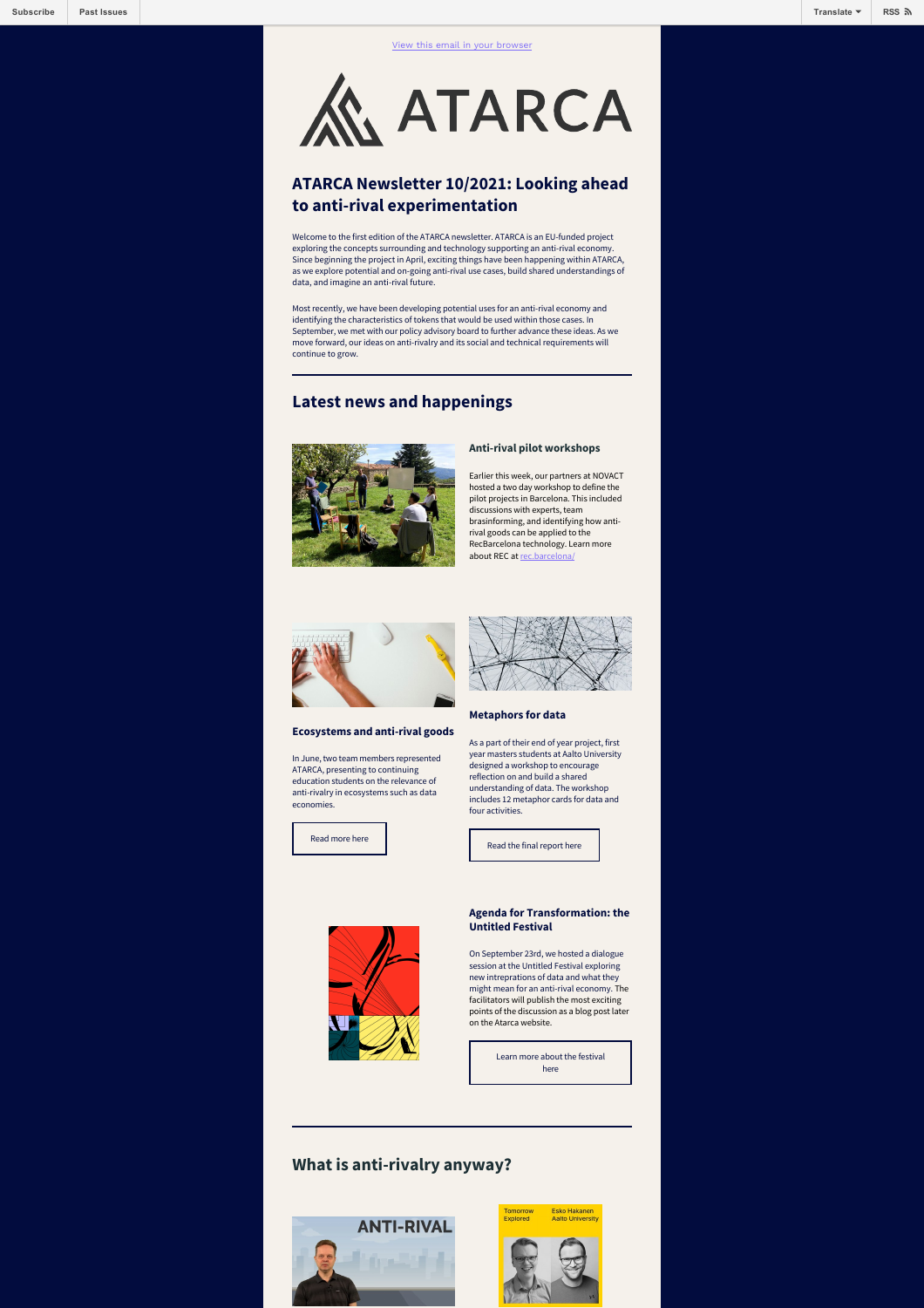# **The need for antirival goods**

# **podcast form!**

Prof. Pekka Nikander of Aalto University explains the concept of anti-rival goods, and argues that the data market has failed completely.

[Watch here](https://player.vimeo.com/video/320733341)

Jarno Martilla from TX and Esko Hakanen from Aalto joined to discuss the key concepts of ATARCA, as well more complex questions on what sectors can benefit from anti-rival tokenisation.

**Key concepts - in**

[Listen here](https://tx.company/blog/tx-podcast-creating-anti-rival-tokens-for-added-collaboration-and-sharing-in-atarca/)

## **Read our latest blog posts.**

#### **The EU must develop new policies for the data economy: The European Union's focus on digitalisation**

Digitalisation, continuously in progress, transforms the very fundamental structures of our economies and societies. On September 15, 2021, the European Commission published its State of the Union and, along with it, a Path to the Digital Decade. This blog explores the landscape of digital policies within the EU and ATARCA's role within the EU's vision for a digital economy.



### **Anti-rival index for hyper transparent blockchain product sourcing**

In June 2021, a team led by Sonja Amadae of ATARCA led an interactive workshop to proke thinking about food hyper-transparency and to create tools to decrease suffering and increase wellbeing, using anti-rival concepts.

[Read more here](https://atarca.eu/anti-rival-index-for-hyper-transparent-blockchain-product-sourcing/)

## **Recommended reading & watching**

Still curious? Below are some recommended blogs, videos, and articles suggested by our project members.

- [Digitalisation, anti-rival compensation and governance: Need for](https://research.aalto.fi/en/publications/digitalisation-anti-rival-compensation-and-governance-need-for-ex) experiments - an article by Pekka Nikander, Ville Eloranta, Kimmo Karhu, and Kari Hiekkanen
- [Will the data markets necessarily fail?](https://aaltodoc.aalto.fi/handle/123456789/39715)  an article by Pekka Nikander and Tommi Elo
- [From Data to Information \(and back\)](https://medium.com/frctls/from-data-to-information-and-back-7519b232d489)  a blog post by Aurel Stenzel on the categorization of data
- [Anti-Rivalry Rising -](https://medium.com/ezras-wellspring/https-medium-com-m0zrat-anti-rivalry-rising-2351a957a7ca) a blog post by Ezra Weller on the sharing of information
- [Non-Transferable, Non Fungible](https://razodin.com/2021/04/05/non-transferable-non-fungible/) an exploration of token characteristics
- [Smart Contract Cities, Tokenisation and Finland](https://www.youtube.com/watch?v=xqIc3hhla9w)  video mentioning the usage-based value of data



#### **About the ATARCA research project**

ATARCA is a research and innovation project exploring the use of Bitcoin-like, anti-rival tokens and testing their applicability to governing industrial data markets. This project will<br>allow the societies at large to more widely explore structurally new incentives for systemic<br>allow the societies at sustainabil